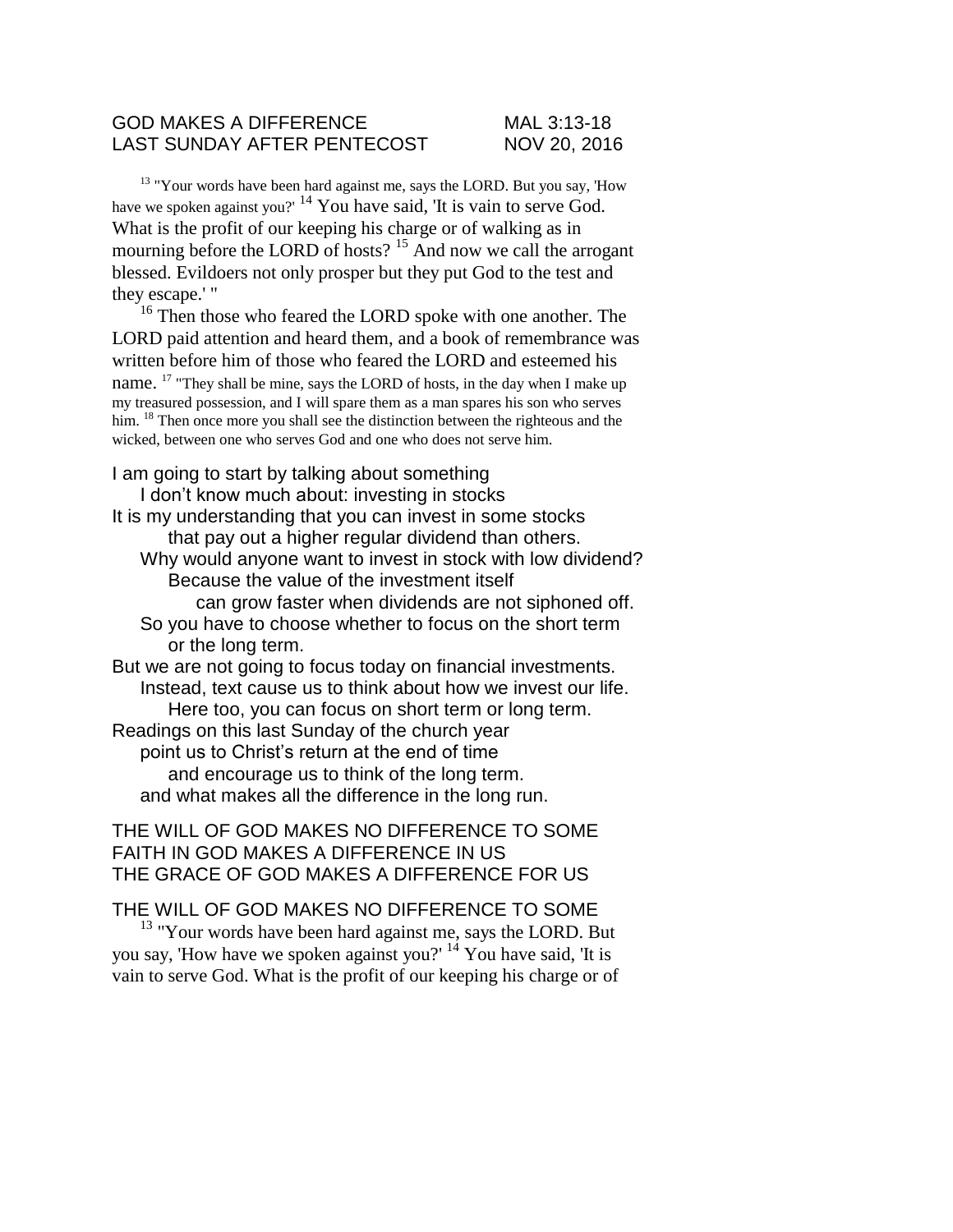walking as in mourning before the LORD of hosts? <sup>15</sup> And now we call the arrogant blessed. Evildoers not only prosper but they put God to the test and they escape.' "

Many here work in places where one or more people don't do any more than they have to. They may not show up ready to work but are always ready to quit right on time or before. They expect a reward for doing anything extra. but still expect to have needs provided for if they make mistakes or do a poor job. Meanwhile, another, which may be you, is expected to make sure everything gets done and to keep working even if it seems to do no good. and even to work longer to make up for the others without getting anything extra for it. Get the picture? It hardly seems fair. So why does this second kind of person do it? The first people may be called employees while the second is called the owner. Or the first may be students while the second is teacher or the first are children, while the second is parent. What makes the difference is their position. Text gives conversation between God and those who say it is not fair. The world is full of injustice. Some are in position of evildoers who don't care about what God says. They do whatever they want and get away with it. Not only that but they lie and cheat and mistreat others and they get rich as a result. Those who are arrogant seem to be blessed. We can see examples of that too. Others are in the position of God's people. They try to do what God wants. They walk about as if in mourning, that is, they repent and are said when they fail to obey God. But it is frustrating. What difference does it make! Others who don't try to do right seem better off. We tend to be pragmatists. We know how Christians should live but how is that working for you? Are you experiencing benefit or does it make no difference?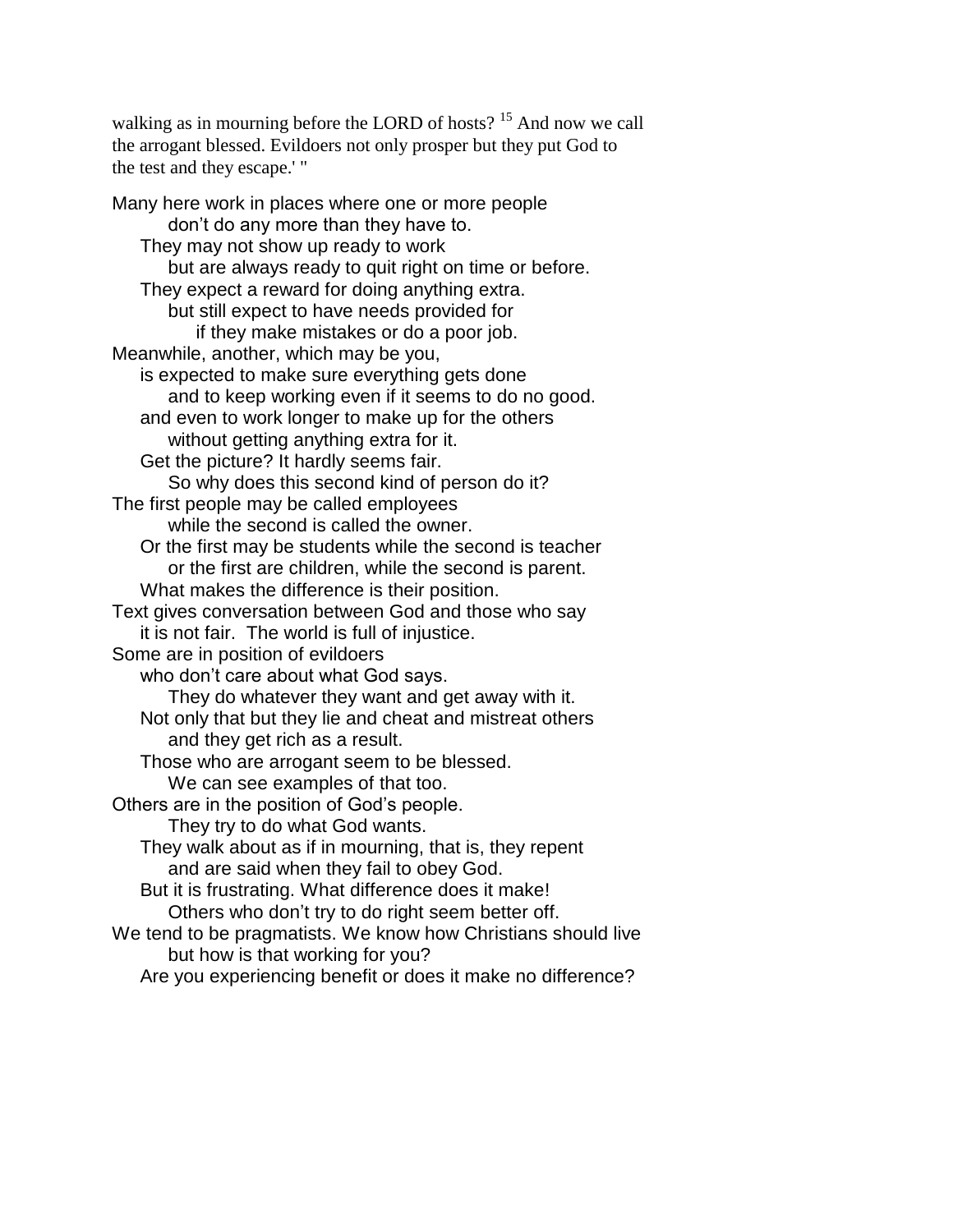What good does it do to be kind, loving and generous if others just take advantage of you?

- What good does it do to work hard when the pay is low? What good does it do to be qualified if there are no jobs?
- What good does it do to study hard on things that seem to be irrelevant?

But Malachi says the people who think they are doing right are actually doing wrong as well.

because they are speaking against God

as if he doesn't know what he is doing.

So they too are saying they don't care about God's will when it is different from what seems right to them.

It may be true that our doing right does not make a difference in what happens, especially in the short term,

but…

FAITH IN GOD MAKES A DIFFERENCE IN US

<sup>16</sup> Then those who feared the LORD spoke with one another. The LORD paid attention and heard them, and a book of remembrance was written before him of those who feared the LORD and esteemed his name.

A group of people is speaking with each other at class reunion. One happens to mention how much he makes, a lot, & pauses as if waiting to hear... and what do you make? Others also speak up about what they make, but differently. They make things like buildings, machinery, useful products that everyone needs. Others in the group work in nursing homes, child care, schools, are volunteers or stay at home mothers. One speaks up, "I'll tell you what I make. I make a difference." The point of this story is not to compare the importance of one job with another but that there are different reasons for why we do as we do. Our reasons for doing what we do is not just because of the benefits we receive or can see but because we trust God fall all we cannot see. This includes not just blessings we have to wait for in future but ways we benefit others in ways we may never see

in this life: bringing them to hope, peace or faith.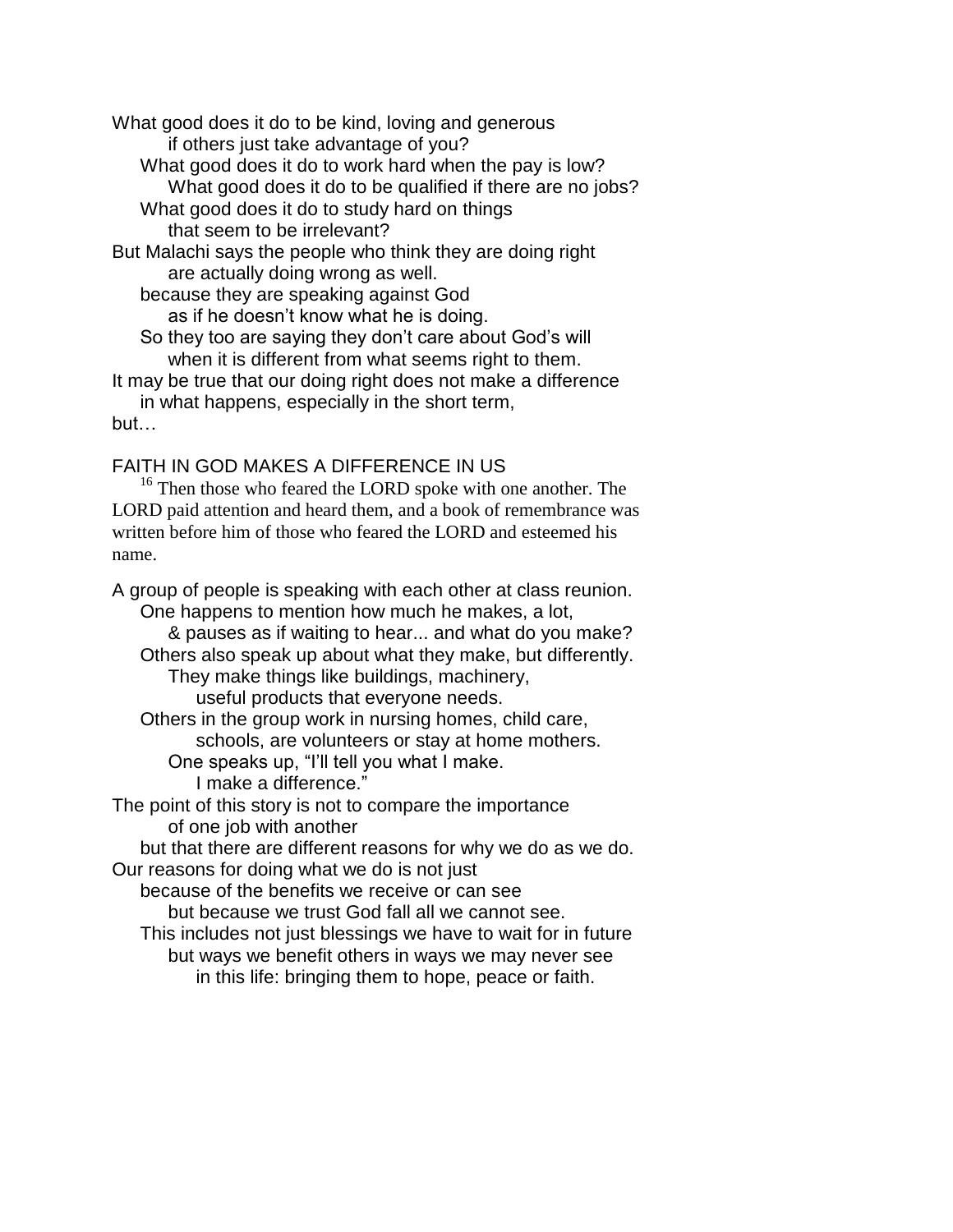v. 18 says you will again see a difference between the righteous and the wicked. People should see a difference now, Being people with faith in God may not make a difference in what we have but should make a difference in who we are and what we do. In text a group of people speaks with each other. They are identified as those who respect God. We are not told what they say to each other. but obviously they encourage each other to keep doing right. Maybe they say: Remember how in the past the wicked who prospered for a while finally got their due. Or maybe: remember God is faithful to keep his promises. Or maybe: remember how God has already given us all we really need for life. Or maybe: remember that we have also done bad things and not done all we should but we also have escaped because of God's gracious love and forgiveness. Or maybe: think of all the fear, anxiety, guilt or shame we don't have to live with when we trust God. So why do those with faith do what they do? It is not just because it really does make a difference but because what makes all the difference in the world is what God has already done for us.

## THE GRACE OF GOD MAKES A DIFFERENCE FOR US

 $17$  "They shall be mine, says the LORD of hosts, in the day when I make up my treasured possession, and I will spare them as a man spares his son who serves him. <sup>18</sup> Then once more you shall see the distinction between the righteous and the wicked, between one who serves God and one who does not serve him.

Do you ever do anything you hope to never benefit from? What about investing in insurance?

Especially life insurance. It doesn't pay until you die. There is another benefit that comes when we die

but the difference is we are not the ones who pay for it. It is God who has already done it.

- God says the last day is coming when we will finally see what God already sees all the time.
	- We will see the blessings that come through faith in him that are worth more than life in this world can contain.